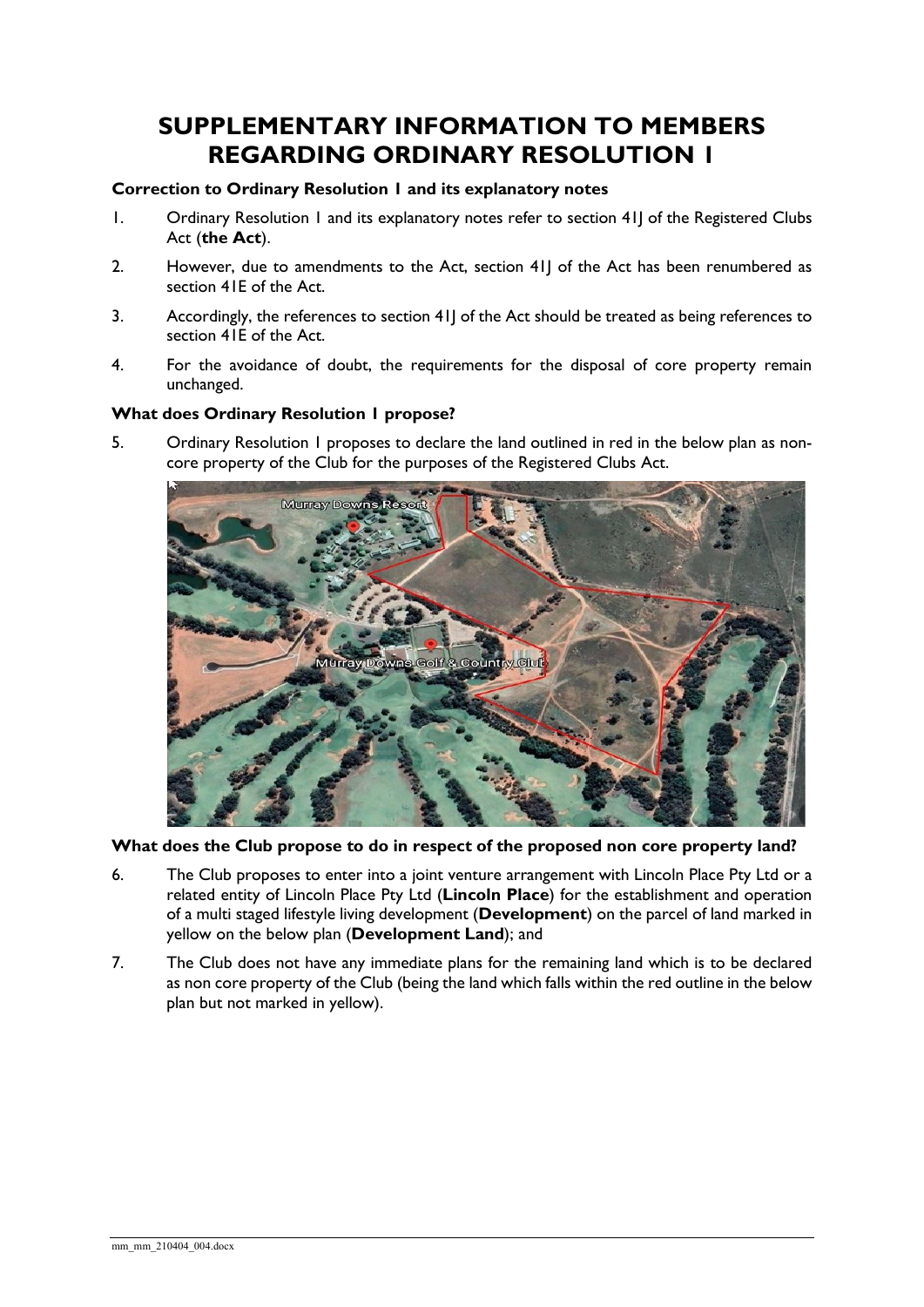

#### **Information regarding the Development**

- 1. The Development will take place on the Development Land (being the area marked in yellow on the above plan).
- 2. The Development Land is located between the first and third holes of the golf course and it is approximately 4.5 hectares in size.
- 3. The Development Land is surplus land (that is, it has no current or future intended use) and it does not form part of the actual golf course.
- 4. The Club has not entered into any legally binding agreements with Lincoln Place regarding the Development.
- 5. However, subject to Ordinary Resolution 1 being passed, the Club proposes to enter into the necessary agreements with Lincoln Place for the purposes of the Development.
- 6. The principal features of the Development are as follows:
	- (a) **Parties –** The Club and Lincoln Place. Lincoln Place is a reputable company with expertise and experience in lifestyle living community developments and it has experience in dealing with registered clubs.
	- (b) **Development –** A multi-staged lifestyle living community development on the Development Land which will comprise of approximately 100 hundred dwellings and a small private community facility. The Special Purpose Vehicle (referred to below) will sub lease lots of the Development Land to residents of the lifestyle living community.
	- (c) **Special Purpose Vehicle –** The Club and Lincoln Place will create a Unit Trust for the purpose of creating and managing the Development (being the Special Purpose Vehicle). The Club and Lincoln Place will be equal partners in the Special Purposes Vehicle, be responsible for 50% of its operational costs and be entitled to 50% of its rent revenue and asset value.
	- (d) **Development Site –** The Development will occur on the Development Land.
	- (e) **Subdivision of Development Land -** The Development Land will be subdivided from the general golf course to separate the golf course land from the Development Land.
	- (f) **Ownership of Development Land -** The Club will retain ownership of the Development Land at all times.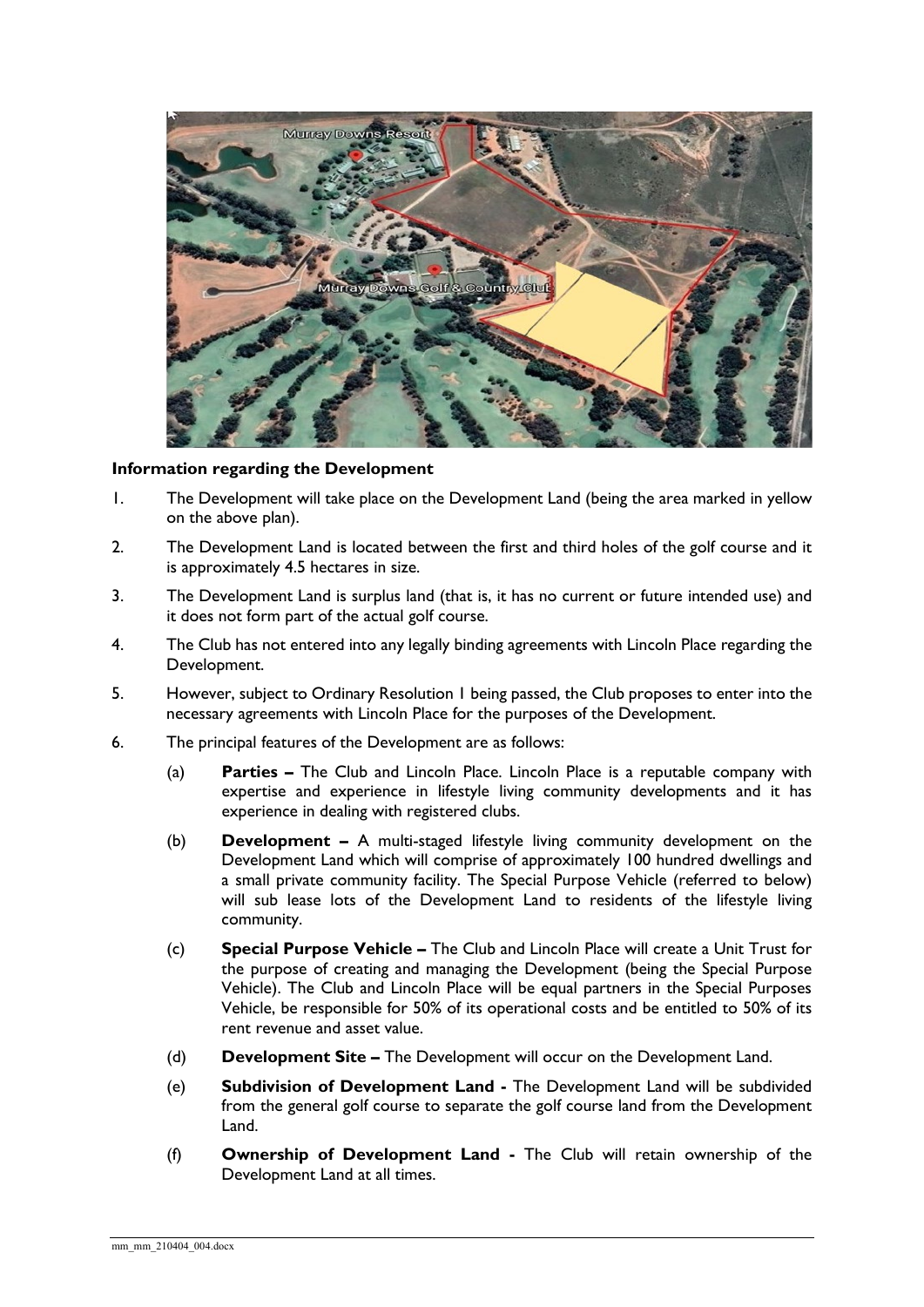- (g) **Lease and Sub-Leases of Development Land -** The Club will grant the Special Purpose Vehicle a long term lease (a term of 99 years with a 99 year option) of the Development Land for the purposes of developing and operating the lifestyle living community on the Development Land. The Special Purpose Vehicle will then sub-lease lots of the Development Land to residents of the lifestyle living community.
- (h) **Contracts -** The Special Purpose Vehicle and the Development will be delivered and managed by a number of legally binding agreements between the Club and Lincoln Place. Those agreements will be negotiated and executed after this ordinary resolution is passed.
- (i) **List of Contracts -** It is anticipated that the following contracts will be entered into by the Club and Lincoln Place (including its related entities):
	- (i) Implementation Agreement (high level umbrella agreement);
	- (ii) Development management agreement (for home purchase and installation);
	- (iii) Development management agreement (for subleasing);
	- (iv) Operations agreement for day-to-day operation of the community;
	- (v) 99 year ground lease, which includes a 99 year option;
	- (vi) Unit trust deed and unit holders agreement;
	- (vii) Subleases with residents;
	- (viii) Manufactured homes supply agreements;
	- (ix) Home sale agreements;
	- (x) Financier loan and security documents.
- (j) **Project Control Group –** A Project Control Group will be established for the Development comprising three (3) members of the Club and three (3) members of Lincoln Place. Each member of the Project Control Group will have equal voting rights.
- (k) **Roles of the Parties –** Lincoln Place will be the Development Manager for the Development and the Club will be the Operational Manager for the Development.
- (l) **Development Costs –** The initial development costs of the Project will be provided by Lincoln Place, through a mixture of Lincoln Place equity and debt finance. After the Development is completed, the Special Purpose Vehicle will be responsible for the on-going costs of managing the Development.
- (m) **Lincoln Place Fees –** Lincoln Place is entitled to receive a development approval management fee (being the costs of the development approval process plus 10% plus GST), a development management fee (being 3.75% plus GST of the costs of the Development, commencing from construction) and a sales and marketing fee (being 1.75% plus GST of the sale process from each leased/sold lot of land). These fees form part of the abovementioned Development Costs.
- (n) **Club Priority Profit** Before calculating profit on the Development (which will be shared 50/50 between the Club and Lincoln Place), the Club is entitled to a payment of \$7,500 for each home sold/sublease granted.
- (o) **Funding –** The parties will need to obtain external finance for the Development from a third party lender. Lincoln Place is responsible for arranging the necessary funding for the Project Costs.
- (p) **Security –** The Development Land will be used as security for the Development with the senior lender to be given a first ranking mortgage over that land.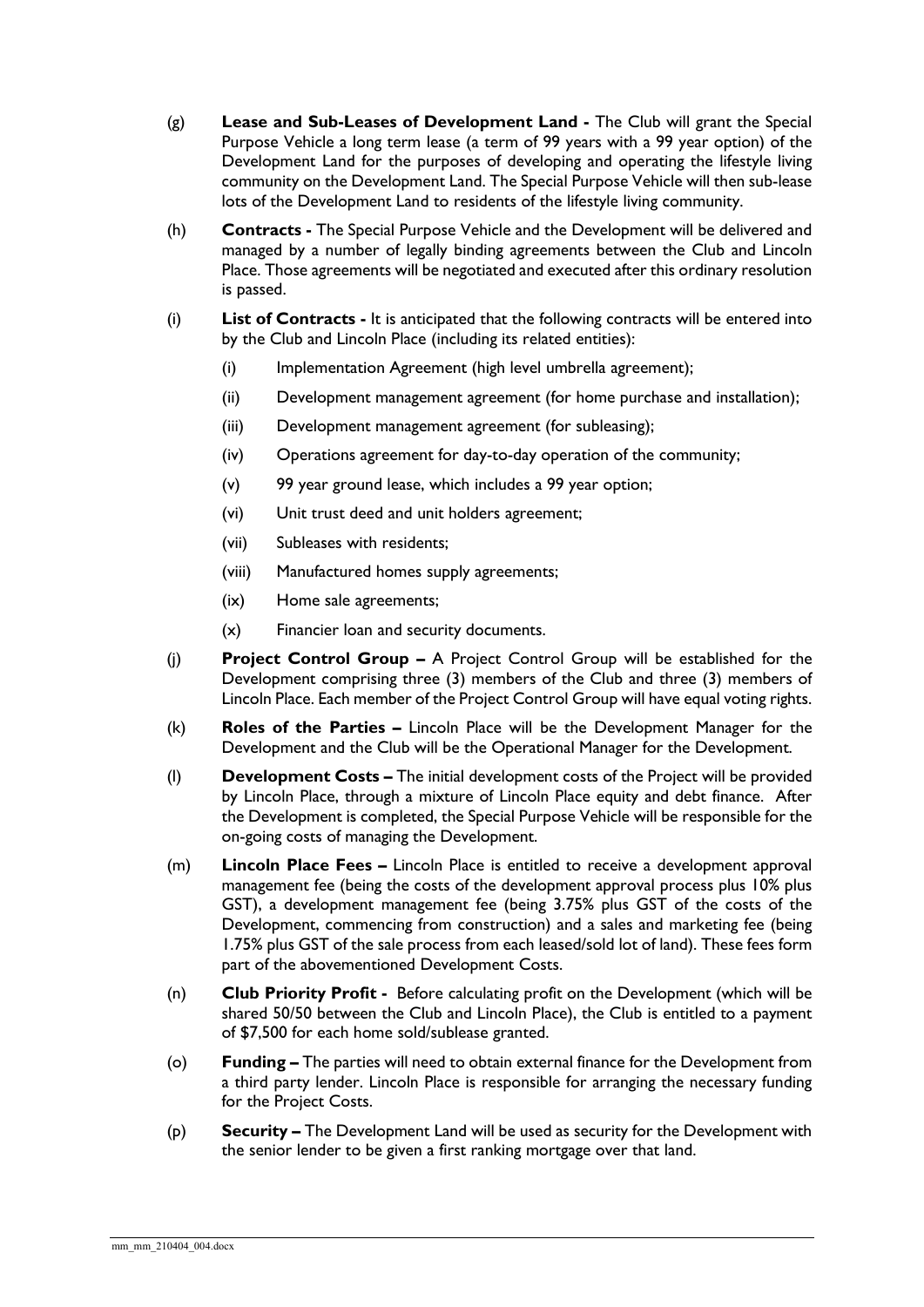- (q) **Revenue Sharing -** The net revenue from the Development will be paid to the Special Purpose Vehicle. Given the Club and Lincoln Place are equal partners in the Special Purpose Vehicle, each party will receive fifty percent (50%) of the net revenue from the Development. It is anticipated that the Club will receive revenue as part of the Development as follows (approximately):
	- (i) Land access fees \$765,000 (\$7,500 per dwelling);
	- (ii) Profit (50%) \$1.475 million (including rent during the term of the project);
	- (iii) Project value on completion \$5.5 million;
	- (iv) On-going rent income \$325.000 per annum;
	- (v) Additional club patronage \$316,455 based on \$35 spend per week per dwelling (assuming 1.7 people per dwelling average).
- (r) **Completion of Development** The Development must be "practically completed" within three (3) years of the date that the Development Management Agreement is entered into. Assuming the Development Management Agreement is entered into this year, the Development will, subject to any agreed extensions, be "practically completed" in 2025**.**
- (s) **Taxation and Legal Advice -** Each of the parties must obtain and pay for its own taxation and legal advice.
- (t) **Integration of Existing Club Facilities –** The Development is intended to complement the existing facilities and amenities of the Club (and not compete with the facilities and amenities of the Club). It is anticipated that the residents of the lifestyle living community will regularly attend and use the facilities and amenities of the Club which will benefit the financial position of the Club.
- (u) **Golf Course –** The Development will not result in any changes to the layout of the golf course. In fact, as part of the Development, an additional Par 3 hole will be added to the golf course as a nineteenth hole.

#### **Why does Ordinary Resolution 1 need to be approved for the Development?**

- 7. As indicated above, the Club must grant a long term lease for the Development Land to the Special Purpose Vehicle as part of the Development.
- 8. For the purposes of the Act, the proposed lease to the Special Purpose Vehicle constitutes a "disposal" of land.
- 9. As the Development Land is currently core property of the Club, the Club can not grant the required lease to the Special Purpose Vehicle unless it complies with section 41E of the Act or an exemption contained in the Regulation to the Act.
- 10. However, if the Development Land is declared to be non-core property of the Club, the Club can grant the lease to the Special Purpose Vehicle without having to comply with the procedure set out in section 41E of the Act (including the need to possibly obtain further members approvals).
- 11. If the Ordinary Resolution 1 is passed, the Development Land will be non-core property of the Club and provided the necessary agreements are entered into, the Club can grant a long term lease for the Development Land to the Special Purpose Vehicle without having to comply with the procedure set out in section 41E of the Act.
- 12. **Please note:** At the Annual General Meeting, the Club will conduct a presentation to provide members with further information about the Development and to provide members with an opportunity to ask questions about the Development.